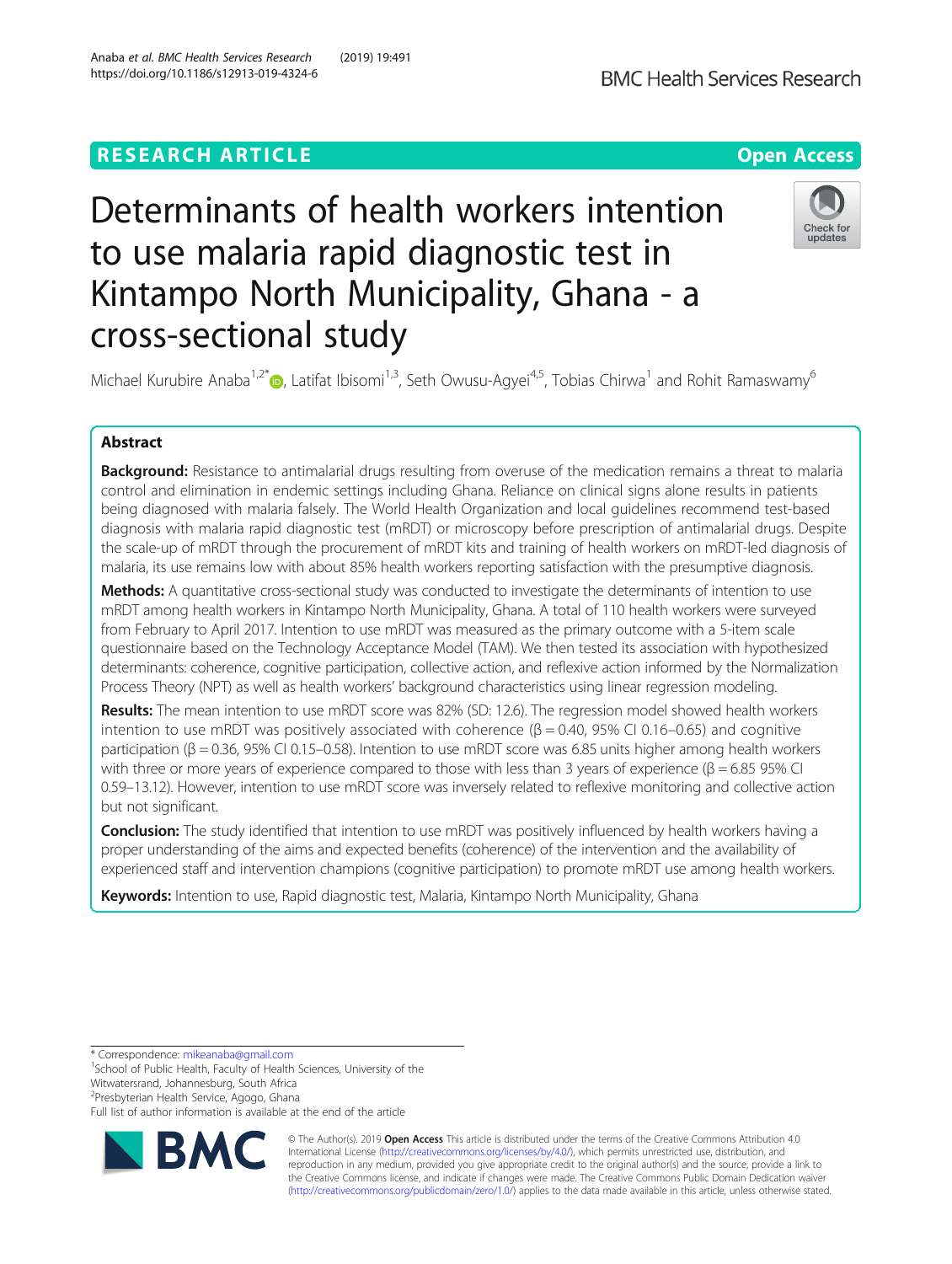## Background

Forty percent of the global population is at risk of malaria and the majority of this percentage resides in developing countries [\[1](#page-6-0)]. According to the World Health Organization (WHO), there were 212 million new cases of malaria in 2016 and Africa accounted for 90% of the recorded cases [\[2\]](#page-6-0). In Ghana, 2.3 million suspected cases of the disease were recorded at Out-Patient Departments (OPD) in the first quarter of 2017, which represent a 1.5% increase over cases reported during the same period in 2016 [[3\]](#page-6-0). Early, accurate diagnosis with malaria rapid diagnostic test (mRDT) or microscopy and treatment with a recommended antimalarial drug is a key component of malaria control efforts [[4](#page-6-0)]. However, resistance to antimalarial drugs resulting from overuse of the medication remains a threat to malaria control and elimination in endemic settings such as Ghana [[5](#page-6-0)]. Reliance on clinical signs alone results in 32 to 93% (depending on the local malaria endemicity) of patients being diagnosed with malaria falsely and prescribed antimalarials [\[6](#page-6-0)–[8\]](#page-6-0). The WHO recommends a test-based management strategy to ensure appropriate prescription of antimalarial drugs [\[4](#page-6-0)].

Ghana rolled out the test-based policy with mRDT-led diagnosis especially in rural facilities where microscopes are often unavailable in 2009 [[9\]](#page-6-0). The national malaria control goal is to provide a correct diagnosis to all suspected malaria cases per treatment guidelines by 2020  $[10]$  $[10]$ . To achieve this objective, there has been scale-up of mRDT through the procurement of mRDT kits and training of health workers on mRDT-led diagnosis of malaria [\[10](#page-6-0)]. Despite these efforts, mRDT use is still low [[10\]](#page-6-0). Several studies have explored the sub-optimal implementation of mRDT both in Ghana [\[11](#page-6-0), [12\]](#page-6-0) and in other low and middle-income countries (LMICs) [\[13](#page-6-0)]. These studies have all examined health system factors affecting mRDT uptake. In the Rauf et al. study, 96% of Ghanaian health practitioners stated they knew about mRDT and expressed willingness to implement, yet 85% were satisfied with presumptive diagnosis [[12](#page-6-0)]. Therefore, it is important to go beyond system factors and begin to consider agent factors. This is also reinforced by the multi-country study by Burchett et al. [[13\]](#page-6-0), which states that interventions to improve mRDT implementation were more successful when mRDT fit health practitioners priorities and therefore understanding the process by which actors engage with mRDT is a valuable extension to what is already known. This study responded to this gap through an investigation of factors that affects the intent of front-line staff to use mRDT in Kintampo North Municipality, Ghana.

## Conceptual framework

The use of theory facilitates a better understanding of the generalisability and replicability of implementation interventions [\[14](#page-6-0)]. Despite this emphasis, it is recognized that there is no well-established method for theory selection or testing theories [[14](#page-6-0)] and as a result, theories, models and frameworks have proliferated [[15](#page-6-0)]. Therefore, theory selection needs to be governed by considerations about the fit of the theory to the research question [[14\]](#page-6-0). To guide the research, a conceptual framework was adapted from two models [\[16](#page-6-0), [17](#page-7-0)]. The adapted framework is depicted in Fig. [1.](#page-2-0) As stated above, the objective of this study was to look at actor specific factors, and a mid-range theory seemed most appropriate. Hence, the Normalization Process Theory (NPT) was selected as one of the theoretical frameworks.

NPT is a general-purpose mid-level theory, and the authors indicated that it can be adapted and used flexibly, which made it attractive for use in this study [\[18](#page-7-0)]. A recent systematic review [\[19\]](#page-7-0) of NPT indicated that the theory was used extensively for process evaluation, and so there is a precedence of its use for the kind of research question of interest in this study. Examples are the use of NPT for evaluating provider-initiated testing and counseling in South Africa [[20](#page-7-0)] and the surgical safety checklist [[21](#page-7-0)]. Our model, therefore, assessed the constructs of NPT that were correlated with intention to use mRDT, since so many providers said they were willing but actual implementation was poor. The hypothesized determinants of intention to use were defined as follows: coherence (sensemaking work done to enhance optimal use of mRDT), cognitive action (operational work done in order to successfully implement mRDT), collective action (the relational work done to build and sustain mRDT) and reflexive monitoring (appraisal work done to understand the effects of mRDT) [\[22\]](#page-7-0). Many of the technology adaptation models such as the Technology Acceptance Model (TAM) use intention to use as a proximal indicator for information technology use in healthcare  $[23]$ , so we have used it as well. Studies have reported the effect of background characteristics of health workers on the use of health interventions [[17](#page-7-0), [24](#page-7-0)–[26](#page-7-0)]. As such, we extended the NPT model to investigate further context-related predictors such as age, sex, the cadre of health worker and years of experience.

# Methods

# Study area

The study was conducted in health facilities across KNM municipality, Ghana. The municipality is in the middle belt of Ghana and covers an area of 7162 km2 with a resident population of approximately 134,970 [\[27](#page-7-0)]. The principal occupation in the area is farming followed by trading. The municipality was selected because of its high fever prevalence of 38% among children under 5 years, which is above the national prevalence of 19% [\[28\]](#page-7-0). Furthermore, malaria is the leading cause of under-five out-patient attendance in all the facilities in the area  $[27, 29]$  $[27, 29]$  $[27, 29]$ . The municipality has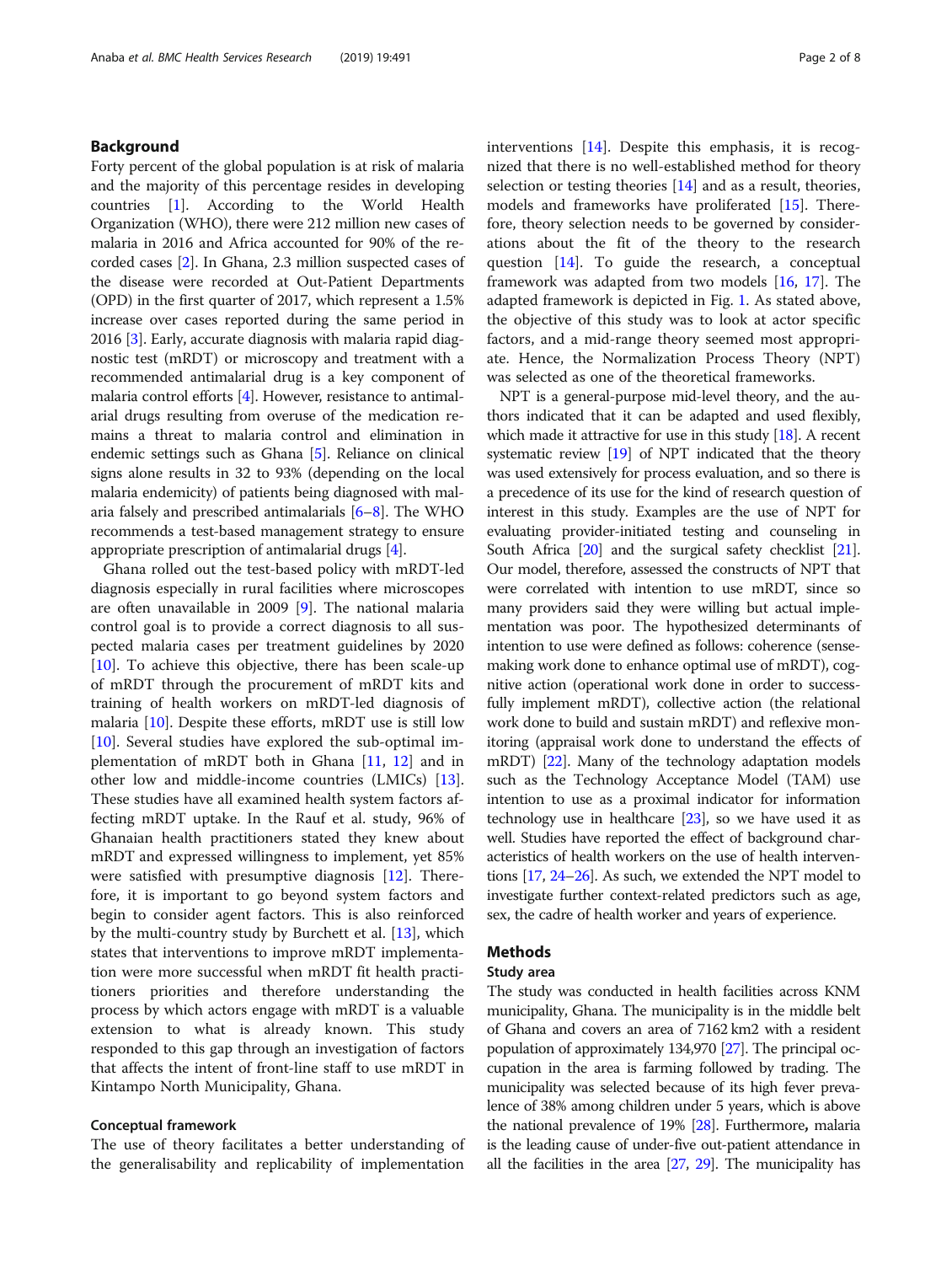<span id="page-2-0"></span>

one public hospital, four registered private clinics, four health centers and 11 Community-based Health Planning and Services (CHPS) [[30\]](#page-7-0).

In the Ghanaian context, hospitals provide clinical care at the district level and serve an average population of 100,000 to 200,000 people [[30](#page-7-0)]. They provide training and technical supervision to health centers at each district or municipality. They offer obstetrics and gynecology, child health, medicine, surgery services and are staffed with more skilled and competent health professional headed by a physician [[30\]](#page-7-0). Health centers and clinics are often headed by a physician assistant and staffed with program heads in the areas of midwifery, laboratory services, public health, environment, and nutrition and serves a population of about 20,000 [\[30\]](#page-7-0). They provide basic curative and preventive services for adults and children, as well as reproductive health services and augment their service coverage with outreach services [\[30\]](#page-7-0). Basic preventive and curative services for minor ailments are being addressed at the community and household level by CHPS which are staffed by disease control officers, nurses, nurse assistants and community health officers (CHOs) [\[30\]](#page-7-0).

## Study design

This was a cross-sectional study using a quantitative method.

## Study participants

The study participants included physician assistants, laboratory technologists, nurses and community health officers. These were the cadres of health workers that

provide most health care in the primary health facilities in Ghana. Laboratory technologists typically hold a technician diploma or certificate in medical laboratory technology that enables them to collect and assist in processing, analysis and reporting of results of laboratory tests on specimens [\[30](#page-7-0)]. Community health officers possess a diploma in disease control or community health and perform follow up investigations of communicable and non-communicable diseases reported to the health facility [[30\]](#page-7-0). Physician assistants hold an advanced diploma or bachelor's degree in community medicine or physician assistantship and provide medical care in rural health facilities that lack physician [[30\]](#page-7-0). Nurses may have a diploma or bachelor's degree and provide nursing care in rural and urban facilities and prescribe medications in facilities that lack physicians or physician assistants [\[30\]](#page-7-0).

The study was conducted in 19 of the 20 health facilities (one private health facility declined participation) in the municipality. Inclusion as a study participant for the survey required 6 months prior experience in the care of malaria patients. The health facilities provided a list of 125 staff that were directly involved in malaria case management and all were invited to participate in the survey. A total of 110 of the 125 health workers participated in the study.

## Data collection

The survey was in English and carried out from February to April 2017. The survey tool used was a structured interviewer-administered questionnaire. The first part of the questionnaire solicited for health workers' background characteristics of age, sex, education, cadre of health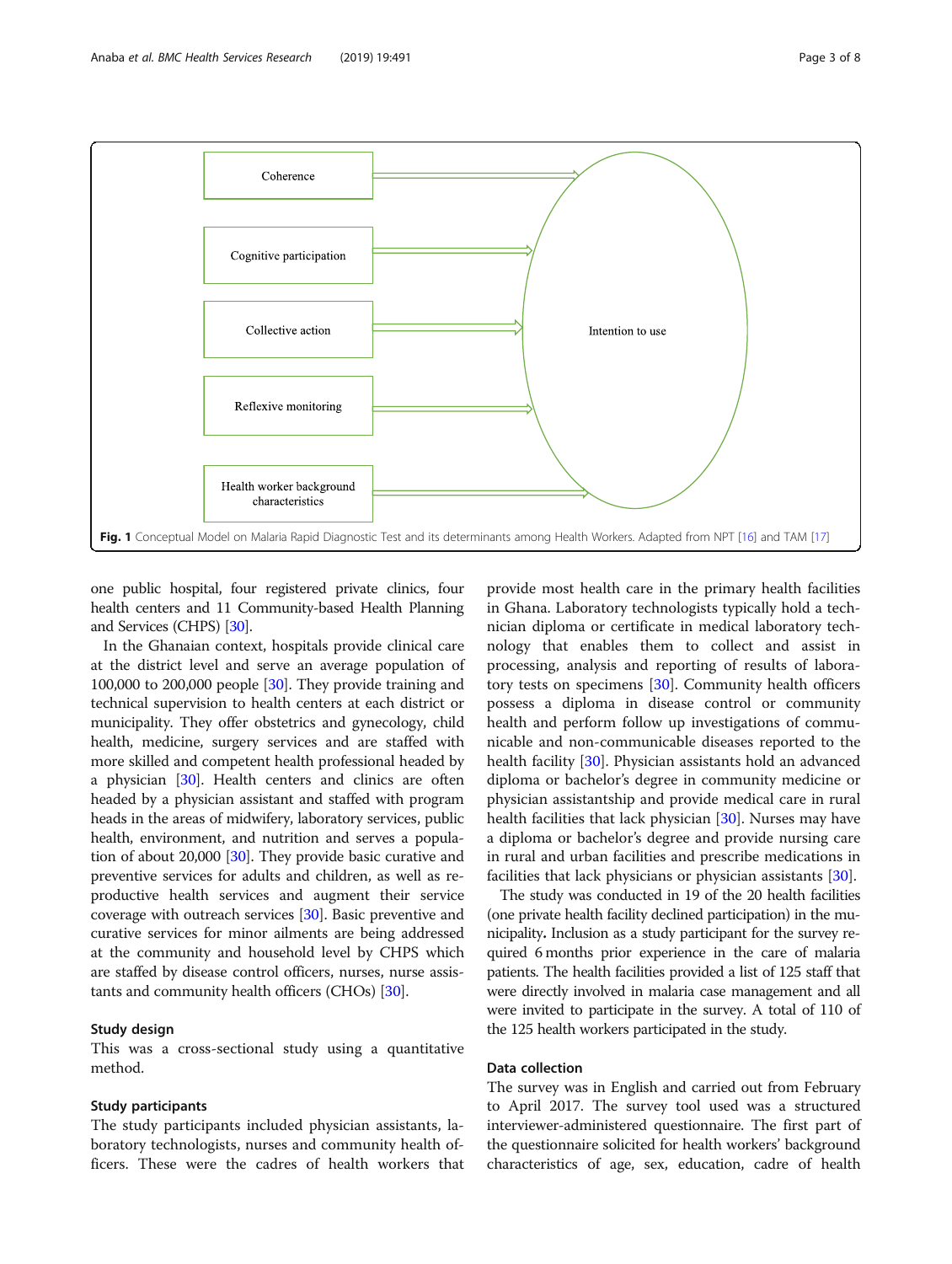workers, years of experience and geographic location. The second part asked questions that assessed the intention to use informed by the TAM. This was structured to elicit Likert scale responses ranging from 1-strongly disagree to 5-strongly agree. This tool has been empirically tested in several studies [[31](#page-7-0)–[34\]](#page-7-0). The third section included the four determinants of intention to use mRDT informed by the NPT NoMAD instrument [[35\]](#page-7-0). These are coherence, collective action, cognitive participation and reflexive monitoring. The 5-point Likert scale was used here too. Four research assistants together with the corresponding author (who was the principal investigator for the study) collected the data.

### Quality assurance

The face validity and content validity of the draft questionnaire were assessed individually by three experts with extensive experience in the field of implementation science and malaria research as well as clinical experience in malaria care in Ghana. They were asked to comment individually on the face validity and content validity of the questionnaire and to judge whether the questions and possible answers were unequivocal. This resulted in minor modifications to the questionnaire. The survey tool was then pilot tested at a health facility in a neighbouring district-Kintampo South Municipality among 35 health workers to establish instrument reliability. Based on the results from this pilot study, the questionnaire was shortened and some questions were rephrased to enhance clarity. In ensuring data quality, research assistants were trained to enhance their understanding of the survey tool. The principal investigator regularly conducted on-site reviews. Data collected were checked for consistency and completeness before data entry.

#### Data management and analysis

The collected data were coded, entered into Epi-Info version 7 and exported to STATA/SE Version 14 for analysis. Cronbach's alpha was used to assess the internal consistency of intention to use the construct. The internal consistency of 0.72 for intention to use meant our scale provided a reliable and inter-related measure of the variable [\[36\]](#page-7-0). Thus, we computed a composite score for intention to use by summing the Likert scale scores of all the 5 questions that assessed the construct. Composite scores have been noted to increase measurement precision and limit the number of statistical tests needed in analyzing each of the constituent parts separately [[35\]](#page-7-0).

NPT to date has primarily been used as a qualitative research tool, but recently, the developers of NPT have created the NoMAD instrument [\[35\]](#page-7-0). Since the instrument itself is relatively new, the developers of NoMAD have provided some flexibility for researchers to demonstrate how best it should be used. The general recommendation is that for each item, the percentage of respondents who strongly agreed or agreed should be tallied and the more the positive rating for each construct, the more likely the intervention is likely to be normalized [[35](#page-7-0)]. Summing the scores achieves the same effect since the larger the sum, the greater the positive rating of each construct. The developers of NoMAD and NPT have explicitly stated that this is a pragmatic measure and that they do not have a "formulaic process for scoring or combining items" [[35](#page-7-0)]. Thus, we used an approach that makes the most sense to us given the high Cronbach's alpha value showing high internal consistency of the variables. We computed composite scores by summing up all the item scores for each construct for linear regression analysis. Coherence included 4-items (a score of 4–20), collective action 4-items (a score of 4–20), cognitive participation 7-items (a score of 7–35) and reflexive monitoring 5-items (a score of 5– 25). All the scores were converted to percentages for ease of use and interpretation.

For descriptive analysis, health workers background characteristics was operationalized as follows; sex (1-Female, 2-Male), cadre of health worker (1-Physician assistant, 2-Nurse, 3-Community health officer and 4-laboratory technologist), highest qualification (1-Bachelor's degree, 2- Diploma, 3-Senior high certificate), years of experience and geographical location (1-Urban, 2-Rural). We reported these variables using frequencies and percentages while the intention to use, coherence, cognitive participation, collective action, reflexive monitoring and age were summarised with means and standard deviations.

# Results

## Study population

Table [1](#page-4-0) summarizes the respondent characteristics. Of the 110 Health Workers, 57.3% were males. The mean age of respondents was 29.6 (SD: 5.8) years. The majority of the respondents were nurses (37.3%) and laboratory technologists were the minority (11.8%). Health workers with 3 or more years of experience were 52.7%. Those with a bachelor's degree made up 13.6% of the sample while 63.6% were high school certificate holders. Two-thirds (66.4%) of the health workers were based in rural health facilities.

## Level of intention to use of mRDT among health workers

Table [1](#page-4-0) also presents the scores of intentions to use mRDT by respondent characteristics. Among the health workers surveyed, the minimum intention to use score was 25% and the maximum score was 100% while the mean score was 82% (SD: 12.6). Health workers with less than 3 years of experience recorded the lower mean intention to use mRDT score (82%, SD: 12.2) compared to those with three or more years of experience (87%, SD: 9.9) and this differed significantly.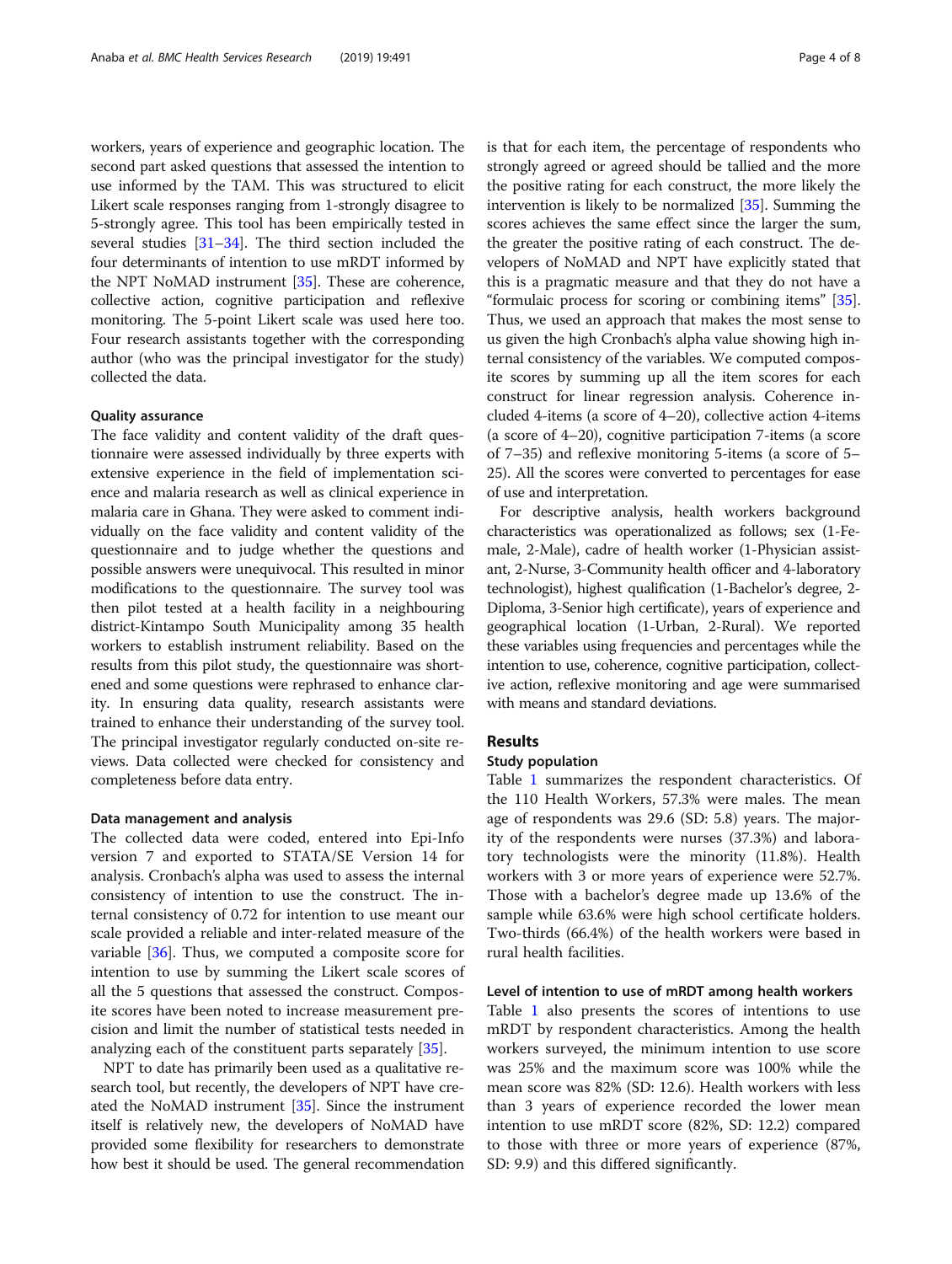<span id="page-4-0"></span>

| Table 1 Descriptive Statistics of the Variables used with Corresponding Mean Score of Intention to Use mRDT |                 |                              |            |
|-------------------------------------------------------------------------------------------------------------|-----------------|------------------------------|------------|
| Outcome Variable                                                                                            | Score Range (%) | Mean % (SD)                  |            |
| Intention to Use                                                                                            | $25 - 100$      | 82 (12.6)                    |            |
| <b>NPT Constructs</b>                                                                                       |                 |                              |            |
| Coherence                                                                                                   | $45 - 100$      | 78 (12.7)                    |            |
| Cognitive participation                                                                                     | $35 - 100$      | 69 (12.8)                    |            |
| Collective action                                                                                           | $35 - 100$      | 69 (12.8)                    |            |
| Reflexive monitoring                                                                                        | $40 - 95$       | 72 (13.0)                    |            |
| Background characteristic                                                                                   | $N = 110(%)$    | Mean Intention to Use % (SD) | $P$ -value |
| Mean Age (SD)                                                                                               | 29.6 (5.8)      |                              | 0.07       |
| Sex                                                                                                         |                 |                              | 0.06       |
| Female                                                                                                      | 47 (42.7)       | 85 (10.8)                    |            |
| Male                                                                                                        | 63 (57.3)       | 80 (13.5)                    |            |
| The cadre of Health Workers                                                                                 |                 |                              | 0.05       |
| Physician Assistant                                                                                         | 24 (21.8)       | 81 (11.6)                    |            |
| Nurse                                                                                                       | 41 (37.3)       | 85 (10.3)                    |            |
| Community Health Officer                                                                                    | 32 (29.1)       | 81 (11.9)                    |            |
| Laboratory Technologist                                                                                     | 13(11.8)        | 80 (16.7)                    |            |
| Highest Qualification                                                                                       |                 |                              | 0.58       |
| Bachelor's Degree                                                                                           | 15(13.6)        | 85 (14.7)                    |            |
| Diploma                                                                                                     | 25(22.7)        | 80 (11.5)                    |            |
| High school Certificate                                                                                     | 70 (63.6)       | 82 (12.5)                    |            |
| Years of Experience                                                                                         |                 |                              | $0.01*$    |
| $<$ 3 years                                                                                                 | 52 (47.3)       | 82 (12.2)                    |            |
| $\geq$ 3 years                                                                                              | 58 (52.7)       | 87 (9.9)                     |            |
| Geographic Location                                                                                         |                 |                              | 0.16       |

T-test for comparison of values between two groups, ANOVA for comparison of values between more than two groups

Urban 37 (33.6) 80 (12.3) Rural 83 (12.7) 83 (12.7)

SD Standard Deviation, N Sample Size

\* Statistically significant at  $p < 0.05$ 

#### Multiple linear regression model

Table [2](#page-5-0) presents the coefficients of the (full) model fitted with all the determinants. The intention to use mRDT score increases by 0.40 for every unit increase in health workers' understanding of the relevance and goals of diagnosing malaria with the innovation (coherence). The intention to use mRDT score also increased by 0.36 for every unit increase in health workers willingness to be involved in different aspects of the intervention implementation (cognitive participation). With regards to background characteristics, intention to use mRDT score was 6.85 units higher among health workers with three or more years of experience compared with respondents with less than 3 years of experience.

# **Discussion**

This study investigated the factors that affect the intention of health workers to use mRDT in the diagnosis of malaria in Kintampo North Municipality, Ghana. The study found an average of 82% intention to use score among the 110 respondents suggesting that the study population had an overall positive intention to use mRDT. The intention to use mRDT among health workers was influenced by clarity on the benefits and relative advantages (coherence) of mRDT. The finding resonates with the notion that the ability of intervention users to distinguish the relevance of a new intervention is a key determinant of implementation success [[37](#page-7-0), [38\]](#page-7-0). It is worth noting that in the era of presumptive treatment of malaria, case management guidelines required that all children under-five with fever in high-transmission settings including Ghana are prescribed antimalarial drugs [\[39\]](#page-7-0). This guideline might still have an impact on prescription behavior despite health workers awareness and willingness to use mRDT. Clearly communicating the goals of mRDT, advantages and how it differs from presumptive diagnosis of malaria is key to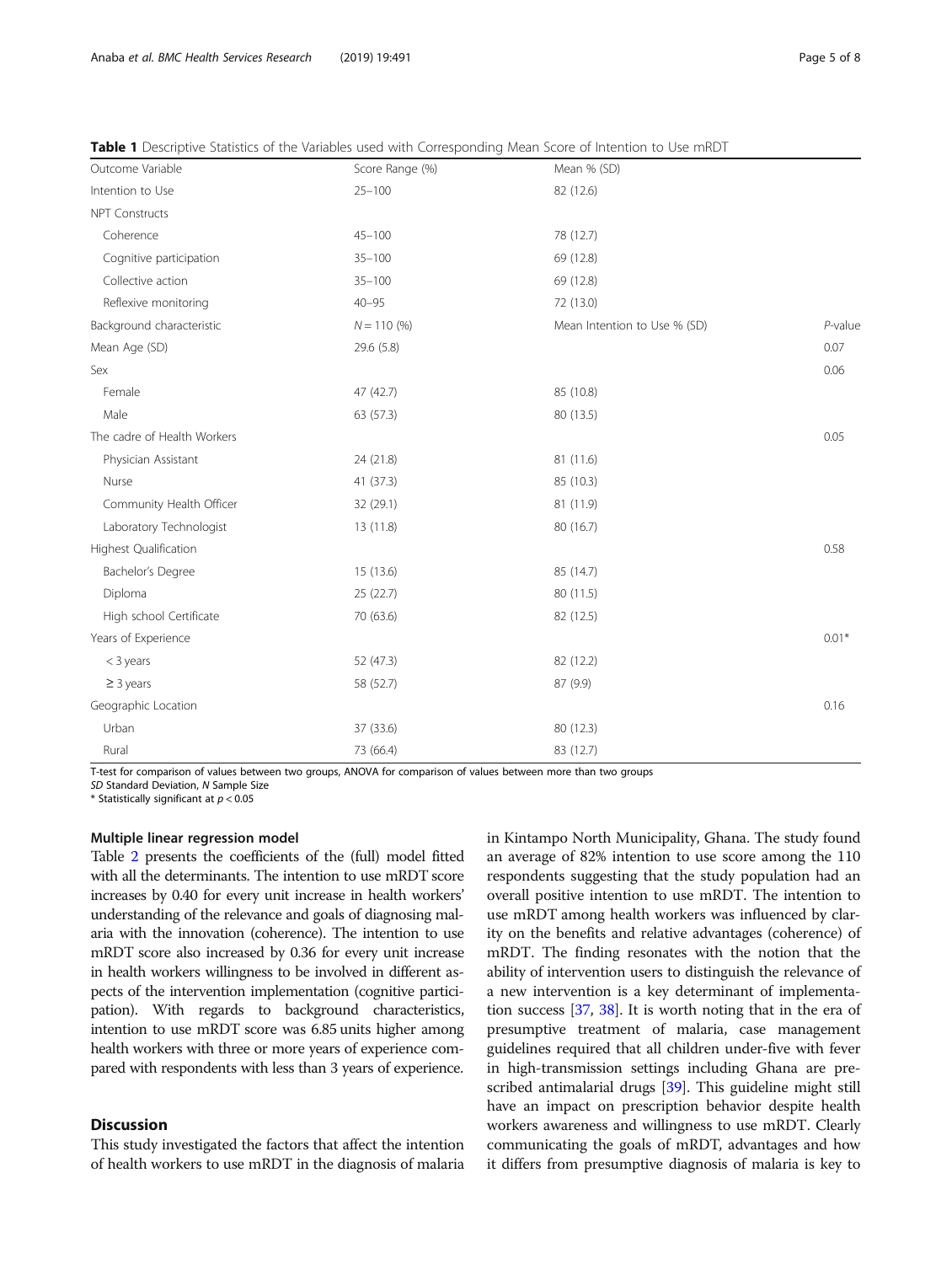<span id="page-5-0"></span>Table 2 Adjusted Coefficients of Determinants of Intention to Use mRDT

| Adjusted Coefficient (95% CI)              |  |
|--------------------------------------------|--|
| $0.40$ (0.16, 0.65) *                      |  |
| $0.36$ (0.15, 0.58) *                      |  |
| $-0.20$ ( $-0.45$ , 0.04)                  |  |
| $-0.04$ ( $-0.25$ , 0.16)                  |  |
| $0.43(-3.34, 4.21)$                        |  |
|                                            |  |
| Ref                                        |  |
| 6.85 (0.59, 13.12) *                       |  |
|                                            |  |
| Ref                                        |  |
| $-1.71 (-6.34, 2.91)$                      |  |
| The geographical location of health worker |  |
| Ref                                        |  |
| $3.44 (-2.66, 9.55)$                       |  |
|                                            |  |
| Ref                                        |  |
| $1.29(-5.84, 8.44)$                        |  |
| $0.49$ ( $-7.84$ , 8.84)                   |  |
|                                            |  |
| Ref                                        |  |
| 2.99 (-6.22, 12.20)                        |  |
| $3.66$ ( $-1.67$ , $9.00$ )                |  |
| $1.07 (-5.72, 7.87)$                       |  |
|                                            |  |

CI Confidence Interval

∗p < 0.05

enhancing intention to use as a proximal indicator for mRDT use.

The intention to use mRDT among health workers in this study was enhanced by the availability of innovation champions or initiators and readiness for change practices (cognitive participation). This is consistent with a study in South Africa which found that using early intervention adopters or users of intervention as champions to drive implementation forward facilitated successful implementation of provider-initiated testing innovation [[40\]](#page-7-0). The introduction of a new intervention to the clinical setting is often disruptive hence a comprehensive change management strategies involvement of staff, and the early identification of champions who are prepared to promote the initiative are important for optimal implementation [\[41\]](#page-7-0). Understanding front-line users' needs and development of strategies to encourage interprofessional collaboration and protocols for new intervention use are crucial strategies for successful implementation of health technology like mRDT [[42\]](#page-7-0).

Evidence suggests that health workers are less likely to engage with innovation if they feel that its implementation had not eased their workload [[43\]](#page-7-0). This validates our findings that availability of resources, enough time and staff (collective action) are negative predictors of intention to use mRDT among health workers in this study. There is evidence that suggests that health workers in urban health facilities are unable to fully implement the test-based management of malaria due to heavy clinic work-loads and that mRDT had altered health worker roles [\[44,](#page-7-0) [45](#page-7-0)]. Also, poor experience with the initial implementation of new interventions was more likely to result in implementation failure [[40\]](#page-7-0).

This study also found that having three or more years of experience was positively associated with mRDT compared to having fewer than three-year experience. This may indicate that the intention to use of mRDT comes from experience with mRDT use. These results are consistent with the report that having more years of experience is associated with higher health technology acceptance [\[46\]](#page-7-0).

## Strengths and limitations

The study was conducted in only health facilities in KNM and this limits the generalizability of the finding beyond the study area. This was solely a quantitative study, and therefore qualitative approach may enhance a deeper understanding of context-specific factors that might influence intention to use mRDT. Lastly, this study was based on the intention to use as a proximal indicator of use, therefore we suggest future research should explore actual use of the innovation.

## Theoretical and practical implications

Using the NPT and TAM as theoretical guides in this study facilitated a deeper understanding of the process by which actors may engage in mRDT implementation which is critical for future research, practice and policy. This study has practical implications in particular for policymakers and healthcare professionals who strive to normalize mRDTs and similar technologies in developing countries like Ghana. Special attention should be paid to health care professionals who have less experience and those who show less intention of using mRDTs. Providing technical support may get them accustomed to new intervention which may boost acceptance and use  $[47]$  $[47]$  $[47]$ . Our study also underscores the importance of early adopter in motivating other health workers as well as showing the potential benefits of mRDTs. It has been found that when nursing staff thought the patient would benefit from new technology, the nursing staff themselves were more willing to actually use it. The opposite was also found when the anticipated benefits for the patient were thought to be low or unclear, thereby impeding the intervention use  $[47]$  $[47]$ . So,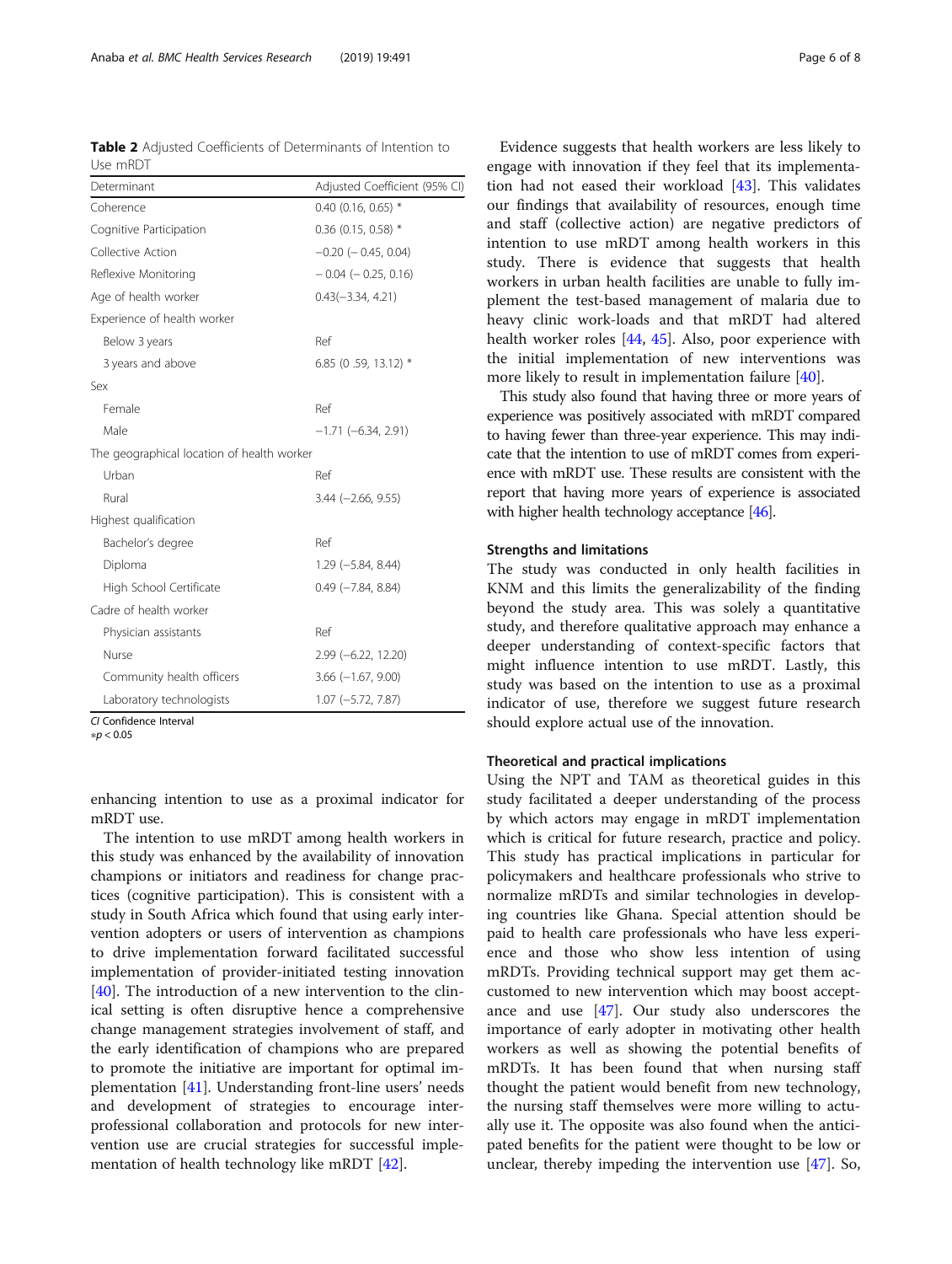## <span id="page-6-0"></span>Conclusion

The study found that intention to use mRDT among health workers are influenced by clarity on the benefits and goals of the intervention and availability of innovation champions or initiators to promote the intervention use among health workers. Change management strategies such as technical support and training of frontline staff are also imperative in boosting the intention to use mRDT.

#### Abbreviations

CHPS: Community-Based Health Planning and Services; HREC: Human Research Ethics Committee; IMCI: Integrated Management of Childhood Illness; KNM: Kintampo North Municipality; MRDT: Malaria Rapid Diagnostic Test; NPT: Normalization Process Theory; TAM: Technology Acceptance Model

#### Acknowledgments

We would like to also express our sincere gratitude for the contributions of staff in School of Public Health, Faculty of Health Sciences, University of the Witwatersrand, Johannesburg, South Africa, Gillings School of Public Health, University of North Carolina, Chapel Hill, NC. The authors are grateful to the study participants and health facilities for their participation in this study. We deeply appreciate the dedication and efforts of the research assistants, staff and leadership of Kintampo Health Research Centre. MKA would like to thank Mr. Kenneth Ae-Ngibise, Ms. Lorraine Molepo and Mr. Lawrence Yirkyio for their invaluable feedback and support.

#### Authors' contributions

The paper is derived from the MSc Epidemiology (in the field of Implementation Science) research of the first/corresponding author. MKA designed the study with LI, RR and SOA. MKA conducted the literature review, statistical analysis, interpretation of the results and discussion with the manuscript review from the entire team. MKA and LI coordinated the implementation of the study. LI and RR guided the analysis and writing up of the work; TC provided guidance on methodology and statistical analysis; LI, SOA, RR and TC participated in refining the initial research idea and critically reviewed the drafts. All authors provided critical revisions and approved the final submitted manuscript.

#### Funding

This paper presents independent research funded by TDR, the Special Programme for Research and Training in Tropical Diseases, which is hosted at the World Health Organization and co-sponsored by UNICEF, UNDP, the World Bank and WHO. TDR grant number: B40299. First author ORCID ID: 0000–0002–6767-6406. The funding source played no role in the study design, data collection, analysis or interpretation, or the writing of the manuscript. The researchers retain complete independence in the conduct of the study.

#### Availability of data and materials

The datasets used and/or analysed during the current study are available from the corresponding author on reasonable request.

#### Ethics approval and consent to participate

Ethical approval was sought from the Wits Human Research Ethics Committee (HREC) and the Institutional Ethics Committee (IEC) of the Kintampo Health Research Centre in Ghana. The Wits HREC (non-Medical) approved this study on 13th January 2017 with clearance certificate no: M161196. The study also received ethical approval from the IEC of Kintampo Health Research Centre in Ghana with certificate no: KHRCIEC 2017–1. Permission was also sought from the Municipal Health Directorate and management of the health facilities included in the study. Anonymity and confidentiality were assured before the interviews were conducted and we obtained written informed consent from all participants.

## Consent for publication

Not applicable.

#### Competing interests

The authors declare that they have no competing interests.

#### Author details

<sup>1</sup>School of Public Health, Faculty of Health Sciences, University of the Witwatersrand, Johannesburg, South Africa. <sup>2</sup>Presbyterian Health Service, Agogo, Ghana. <sup>3</sup>Nigerian Institute of Medical Research, Yaba, Nigeria.<br><sup>4</sup>Kintampo Hoalth Research Contre, Kintampo, Ghana. <sup>5</sup>The University Kintampo Health Research Centre, Kintampo, Ghana. <sup>5</sup>The University of Health and Allied Sciences, Ho, Ghana. <sup>6</sup>Gillings School of Global Public Health, University of North Carolina, Chapel Hill, USA.

#### Received: 22 January 2019 Accepted: 5 July 2019 Published online: 15 July 2019

#### References

- 1. National Malaria Control Center [Internet]. [cited 2019 Jul 19]. Available from: <https://www.nmec.org.zm/malaria-overivew>.
- 2. WHO | Fact Sheet: World Malaria Report 2016 [Internet]. WHO. [cited 2017 Jun 18]. Available from: [http://www.who.int/malaria/media/world-malaria](http://www.who.int/malaria/media/world-malaria-report-2016/en/)[report-2016/en/.](http://www.who.int/malaria/media/world-malaria-report-2016/en/)
- 3. 2017-1st\_Quarter\_Bulletin.pdf [Internet]. [cited 2018 Jun 2]. Available from: [http://www.ghanahealthservice.org/downloads/2017-1st\\_Quarter\\_Bulletin.](http://www.ghanahealthservice.org/downloads/2017-1st_Quarter_Bulletin.pdf) [pdf](http://www.ghanahealthservice.org/downloads/2017-1st_Quarter_Bulletin.pdf).
- 4. WHO | World malaria report 2018 [Internet]. WHO. [cited 2019 Mar 13]. Available from: [http://www.who.int/malaria/publications/world-malaria](http://www.who.int/malaria/publications/world-malaria-report-2018/en/)[report-2018/en/.](http://www.who.int/malaria/publications/world-malaria-report-2018/en/)
- 5. WHO | Responding to antimalarial drug resistance [Internet]. WHO. [cited 2019 Jan 22]. Available from: [http://www.who.int/malaria/areas/drug\\_](http://www.who.int/malaria/areas/drug_resistance/overview/en/) [resistance/overview/en/.](http://www.who.int/malaria/areas/drug_resistance/overview/en/)
- 6. Zikusooka CM, McIntyre D, Barnes KI. Should countries implementing an artemisinin-based combination malaria treatment policy also introduce rapid diagnostic tests? Malar J. 2008;7:176.
- 7. Koram KA, Molyneux ME. When is "malaria" malaria? The different burdens of malaria infection, malaria disease, and malaria-like illnesses. Am J Trop Med Hyg. 2007;77(6 Suppl):1–5.
- 8. Rolland E, Checchi F, Pinoges L, Balkan S, Guthmann J-P, Guerin PJ. Operational response to malaria epidemics: are rapid diagnostic tests costeffective? Trop Med Int Health TM IH. 2006;11(4):398–408.
- 9. Resources [Internet]. MalariaCare. 2013 [cited 2017 Jun 18]. Available from: <https://malariacare.org/resources/>.
- 10. Ghana Malaria Operational Plan FY 2018.pdf [Internet]. [cited 2019 May 5]. Available from: [https://reliefweb.int/sites/reliefweb.int/files/resources/fy-201](https://reliefweb.int/sites/reliefweb.int/files/resources/fy-2018-ghana-malaria-operational-plan.pdf) [8-ghana-malaria-operational-plan.pdf.](https://reliefweb.int/sites/reliefweb.int/files/resources/fy-2018-ghana-malaria-operational-plan.pdf)
- 11. Boadu NY, Amuasi J, Ansong D, Einsiedel E, Menon D, Yanow SK. Challenges with implementing malaria rapid diagnostic tests at primary care facilities in a Ghanaian district: a qualitative study. Malar J. 2016;15(1): 126 [cited 2017 Jun 4] Available from: [https://malariajournal.biomedcentral.](https://malariajournal.biomedcentral.com/articles/10.1186/s12936-016-1174-0) [com/articles/10.1186/s12936-016-1174-0](https://malariajournal.biomedcentral.com/articles/10.1186/s12936-016-1174-0).
- 12. Rauf A, Anto BP, Koffuor GA, Buabeng KO, Abdul-Kabir M. Introducing Malaria Rapid Diagnostic Tests (MRDTs) at Registered Retail Pharmacies in Ghana: Practitioners' Perspective. Br J Pharm Res. 2014;4(8):943 [cited 2017 Apr 3] Available from: [http://search.proquest.com/openview/dafa389bda783](http://search.proquest.com/openview/dafa389bda7839a76390f909862834bf/1?pq-origsite=gscholar&cbl=626441) [9a76390f909862834bf/1?pq-origsite=gscholar&cbl=626441](http://search.proquest.com/openview/dafa389bda7839a76390f909862834bf/1?pq-origsite=gscholar&cbl=626441).
- 13. Burchett HED, Leurent B, Baiden F, Baltzell K, Björkman A, Bruxvoort K, et al. Improving prescribing practices with rapid diagnostic tests (RDTs): synthesis of 10 studies to explore reasons for variation in malaria RDT uptake and adherence. BMJ Open. 2017;7(3):e012973 [cited 2019 May 20]; Available from: <https://bmjopen.bmj.com/content/7/3/e012973>.
- 14. The Improved Clinical Effectiveness through Behavioural Research Group (ICEBeRG). Designing theoretically-informed implementation interventions. Implement Sci. 2006;1(1):4 [cited 2019 May 20] Available from: [https://doi.](https://doi.org/10.1186/1748-5908-1-4) [org/10.1186/1748-5908-1-4](https://doi.org/10.1186/1748-5908-1-4).
- 15. Nilsen P. Making sense of implementation theories, models and frameworks. Implement Sci. 2015;10(1):53 [cited 2019 Jan 5] Available from: [https://doi.](https://doi.org/10.1186/s13012-015-0242-0) [org/10.1186/s13012-015-0242-0](https://doi.org/10.1186/s13012-015-0242-0).
- 16. Finch TL, Rapley T, Girling M, Mair FS, Murray E, Treweek S, et al. Improving the normalization of complex interventions: measure development based on normalization process theory (NoMAD): study protocol. Implement Sci.